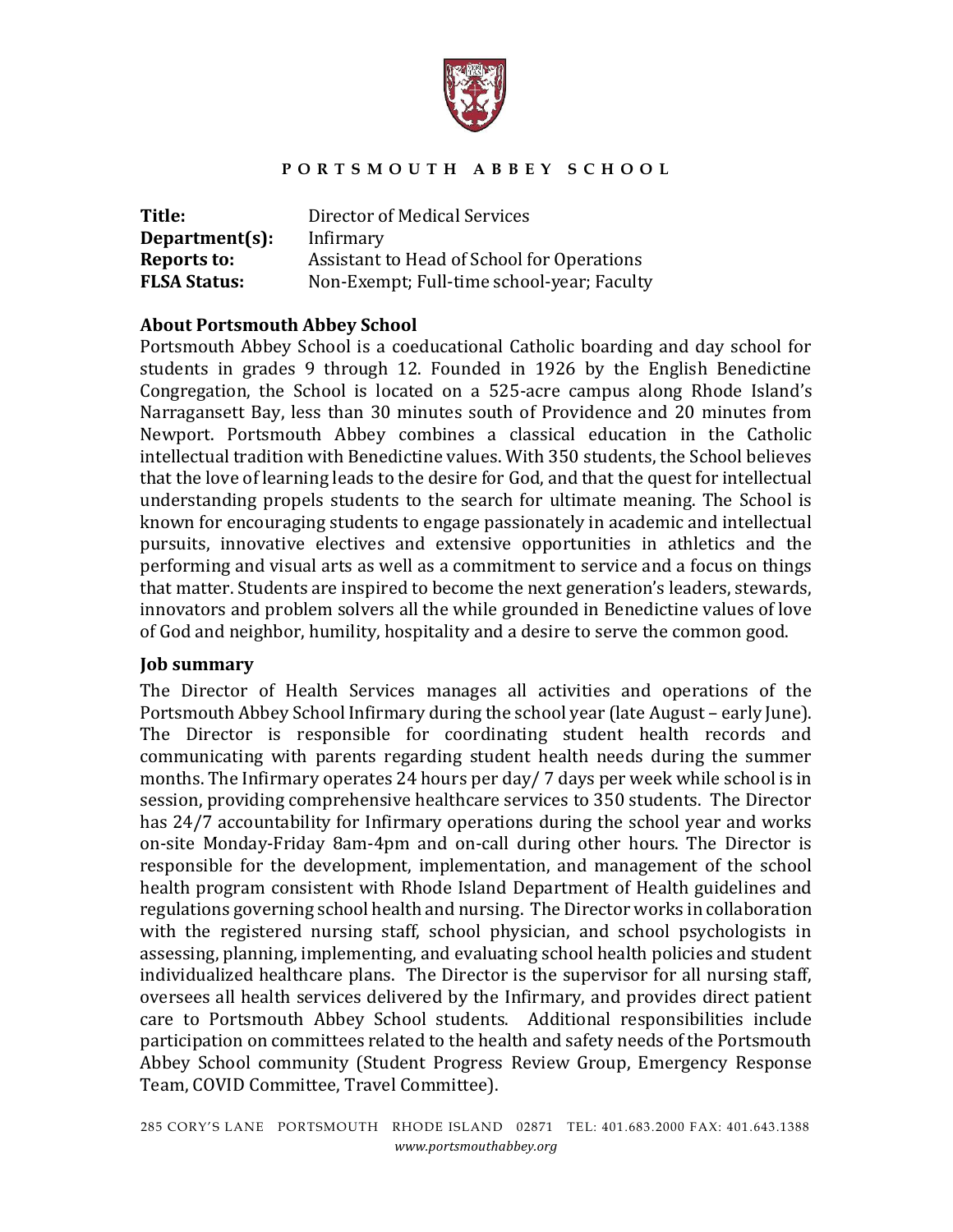

# **Responsibilities**

- Provide direct professional nursing services, first aid, illness, crisis intervention, inpatient observation, and emergency care to students per medical guidelines of Portsmouth Abbey School.
- Communicate and collaborate daily with registered nurses, school physician, school psychologists, parents, coaches, houseparents, faculty, and staff to coordinate students' health related needs.
- Perform on-site CLIA waived lab testing, coordinate outside lab testing, radiology referrals, and medical specialist appointments as needed.
- Oversee administration and documentation of prescribed and over-thecounter medications for students per written orders from medical providers and standing orders.
- Administer emergency care to students/staff/faculty and refer for emergency medical services as needed.
- Accept referrals and schedule all counseling appointments for students in coordination with the school psychologists.
- Manage scheduling and supervision of all infirmary staff, coordinate nursing team meetings, provide continuing education opportunities for nursing staff.
- Review, update, and maintain student health and immunization records in accordance with Rhode Island Department of Health regulations.
- Review, prepare, and update standing orders and medical policies with school physician annually.
- Serve as primary educational resource for health-related questions/issues for parents and students, providing ongoing health counseling as needed.
- Manage student dietary needs/food allergies in coordination with dining hall staff.
- Communicate with parents, students, faculty, and staff regarding school health policies and ensure policy compliance.
- Conduct annual faculty training for Epipen, emergencies, blood borne pathogens, and other health related topics as needed.
- Coordinate CPR training annually.
- Order supplies and monitor expiration dates and placement of emergency equipment throughout campus to include Epipens and AEDs. Manage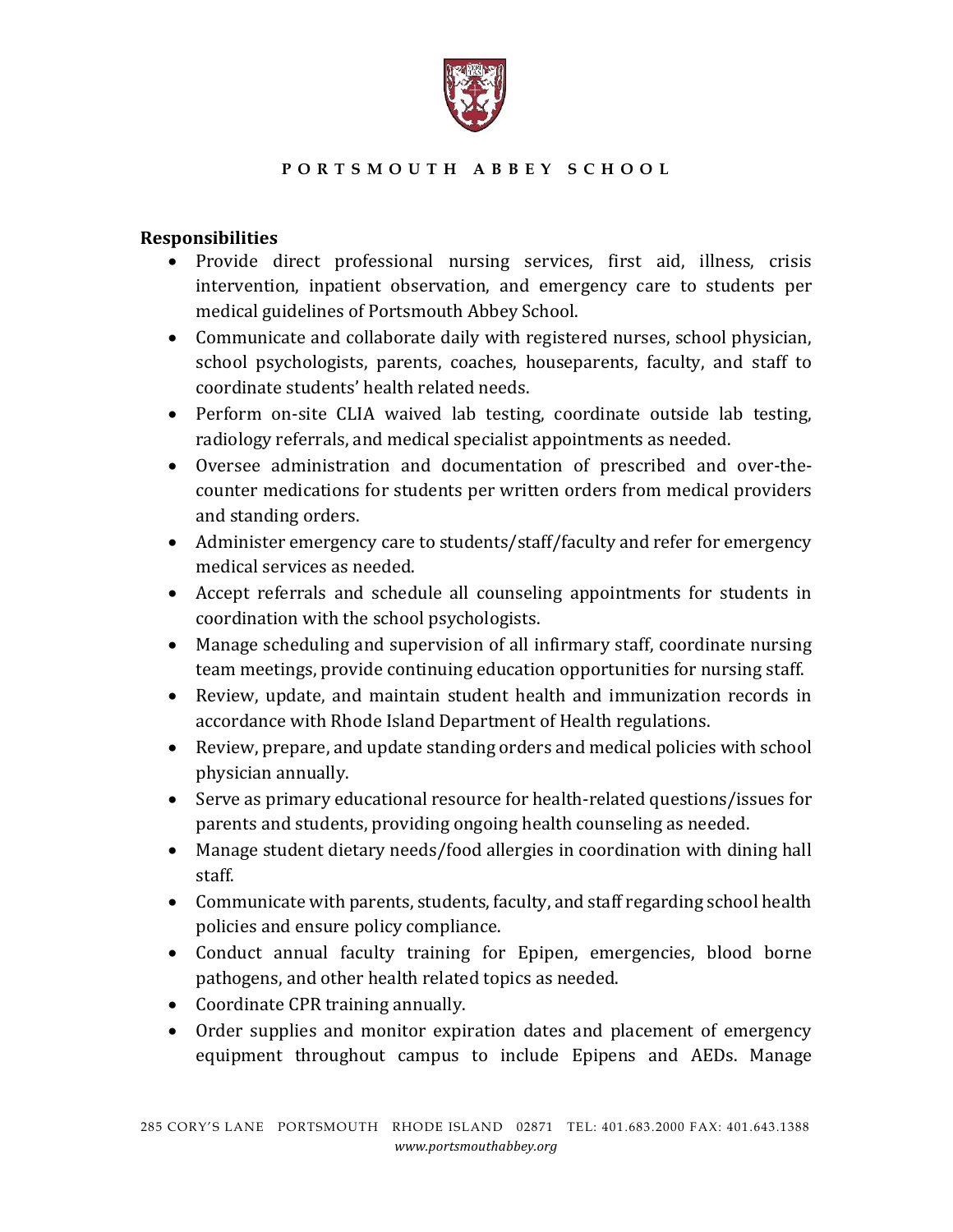

inventory and order all over-the-counter medications, medical supplies, office equipment and supplies for the Infirmary.

- Maintain accurate, confidential individual student health records and function as administrator for online Magnus Health Student Medical Record software. Communicate with parents to establish Magnus Health accounts, troubleshoot issues, and interact with Magnus Health support/customer service as needed.
- Initiate baseline Impact concussion testing for all new students and coordinate post-injury testing as needed.
- Track monthly data to include student infirmary visits, vaccination administration, COVID testing, infectious disease prevalence, medication administration, school physician visits, and school psychologist visits.
- Submit bi-weekly payroll to business office for registered nurses paid on an hourly basis.
- Coordinate school health insurance plan with ISM/GeoBlue for international students ensuring that policies are in place for the school year.
- Coordinate annual Flu Vaccination Clinic, Vaccinate Before You Graduate Clinics, and other vaccinations as needed.
- Maintain professional membership in national and state school nurse organizations.
- Review, revise, and update all COVID related protocols re: testing, isolation/quarantine, and treatment in coordination with the Rhode Island Department of Health and school physician.

# **Skills and Competencies**

- Valid license to practice as a Registered Nurse in the State of Rhode Island and meet continuing education requirements as established by the state board of nursing. Hold a minimum of a baccalaureate degree, with a master's degree in nursing or related field preferred.
- Minimum of 5 yrs. experience in nursing, school health, or related field with a preference for adolescent health. Minimum of 2 yrs. experience in management, supervision, and/or administration. Boarding school experience helpful, but not required.
- Current CPR certification.
- The ideal candidate will demonstrate a strong interest and commitment to working with adolescents, possess excellent interpersonal and organizational